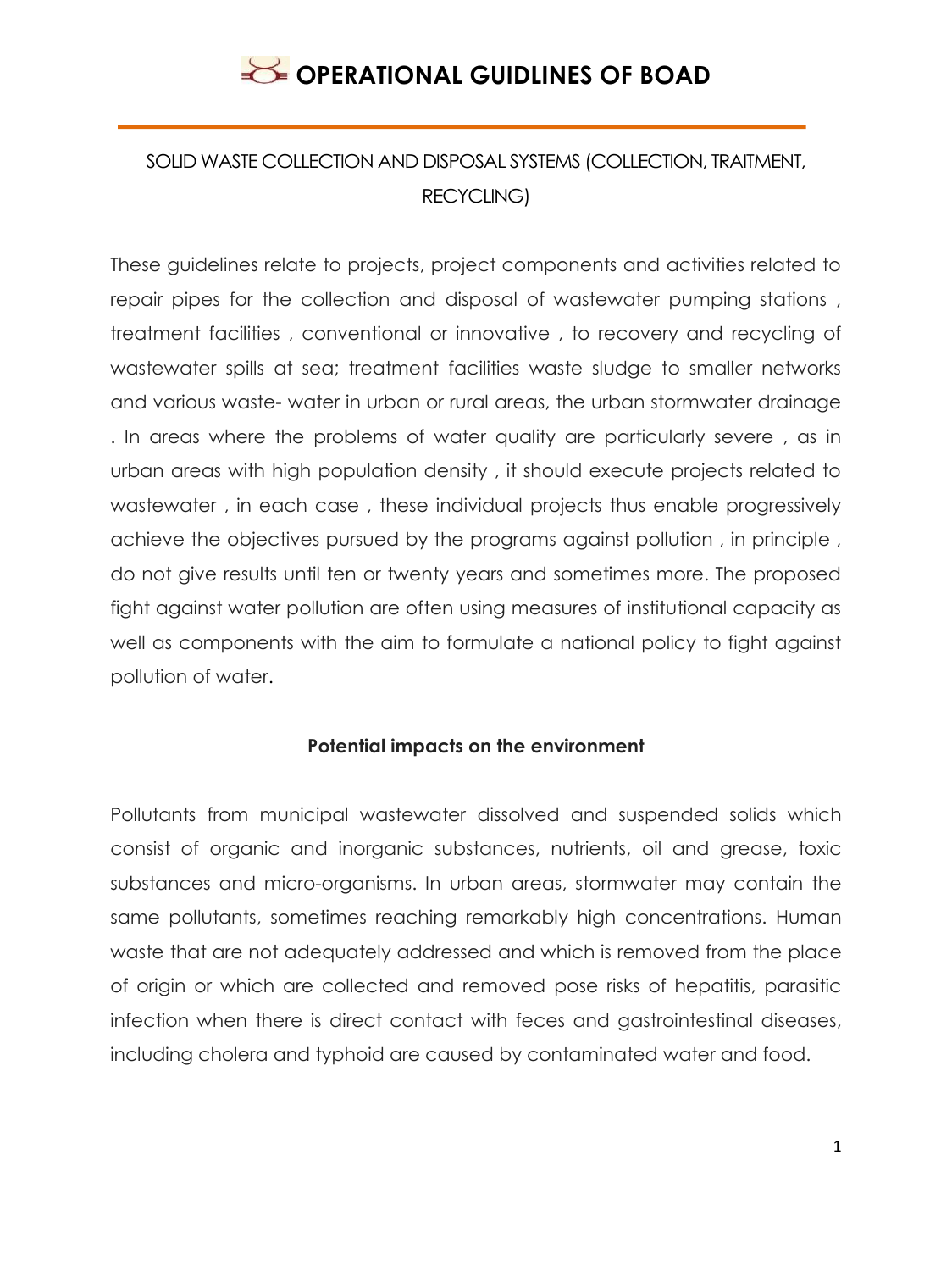The wastewater collected but not submitted to adequate treatment before disposal or reuse pose the same dangers to the health of people living at the source of emissions. If these emissions are discharged into receiving waters , the effects will be even more damaging. For example, the accumulation of solid deteriorating aquatic and marine habitats , and the decomposition of organic matter causes deoxygenation of water , toxic substances can harm marine organisms and spread to the upper by means of bioaccumulation in the food chain organisms. The nutrients in effluent flowing into the confined waters of a lake or bay , for example , can cause their eutrophication and encourage the growth of algae and weeds that then disrupt fisheries and activities recreation. The wastewater can generate solid waste in the form of abrasive particles , oversize , primary and secondary sludge can pollute soil and groundwater if improperly managed

.

Projects related to wastewater are performed to prevent or mitigate the effects of the pollutants described above have on the human and natural environment. Their impact on the environment is generally positive if done appropriately. Reducing inconvenience and risks to public health of a serviced sector , improving the quality of receiving waters and increased beneficial uses of these are part of the direct impact that is sought . In addition, the establishment of a service for the collection and treatment of wastewater contributes to better control industrial waters that reach the public sewer and pretreatment stations , on the one hand , and offer the other hand , the opportunity to recycle profit effluents and sludge treated . Indirect impacts include the availability of serviced land for development , increased fishery yields and income they provide , the increase in revenue generated by the development of tourism and leisure activities , improved agricultural productivity and forestry or less necessary to use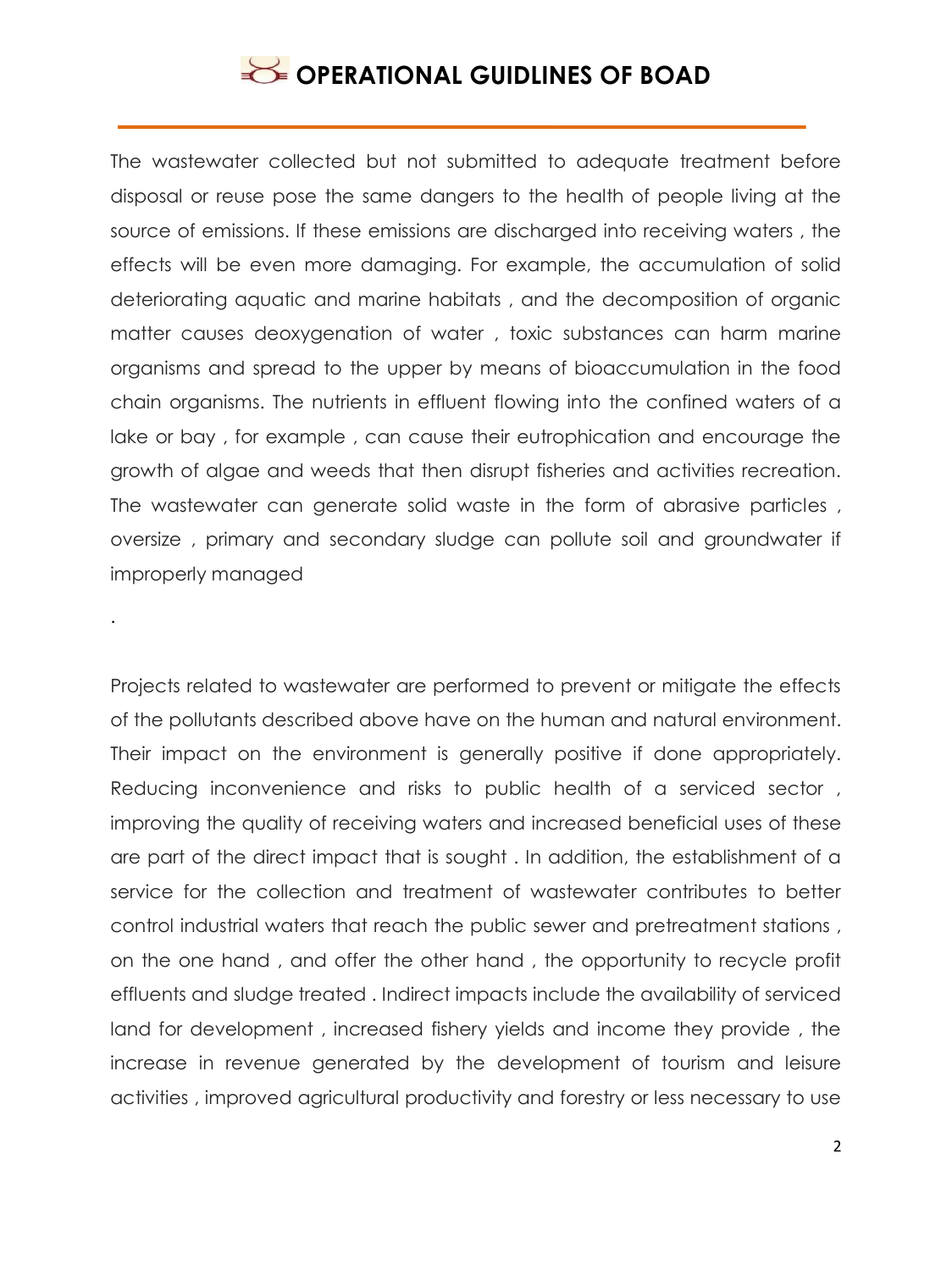chemical fertilizers , provided that the sludge and treated effluent is recycled and finally , less pressure on water resources through the reuse of effluent

.

Most of these positive impacts are amenable to quantitative assessment can be incorporated in the analysis of costs and benefits of alternatives during the development of a project related to the sewage . Can be measured , for example, the positive impact on human health by estimating the savings on health care costs and lost work days due to defective sanitation. In addition, a cost reduction in industrial water treatment and drinking water and increased revenues from fishing , recreation and tourism may partially contribute to the benefits brought by improving the quality of water receiving . In a region where housing demand is high, the benefits of having serviced plots can , in some way , be reflected in the cost differences there are between previously provide infrastructure or equip afterthought communities that have settled spontaneously

The construction and operation of networks in which wastewater or sludge is treated may be more expensive than those where these are considered waste to be removed. However, it is always important to give, in the evaluation of alternatives, on the one hand the beneficial effects provided: greater availability of water to serve the development of the region, the possibility of reducing the demand for irrigation with public services and the need for chemical fertilizers, the opportunity to gradually improve agricultural production and timber, how to restore the canopy low cost marginal lands or exploit for agriculture or forestry. It can also measure most of these positive effects by calculating the savings.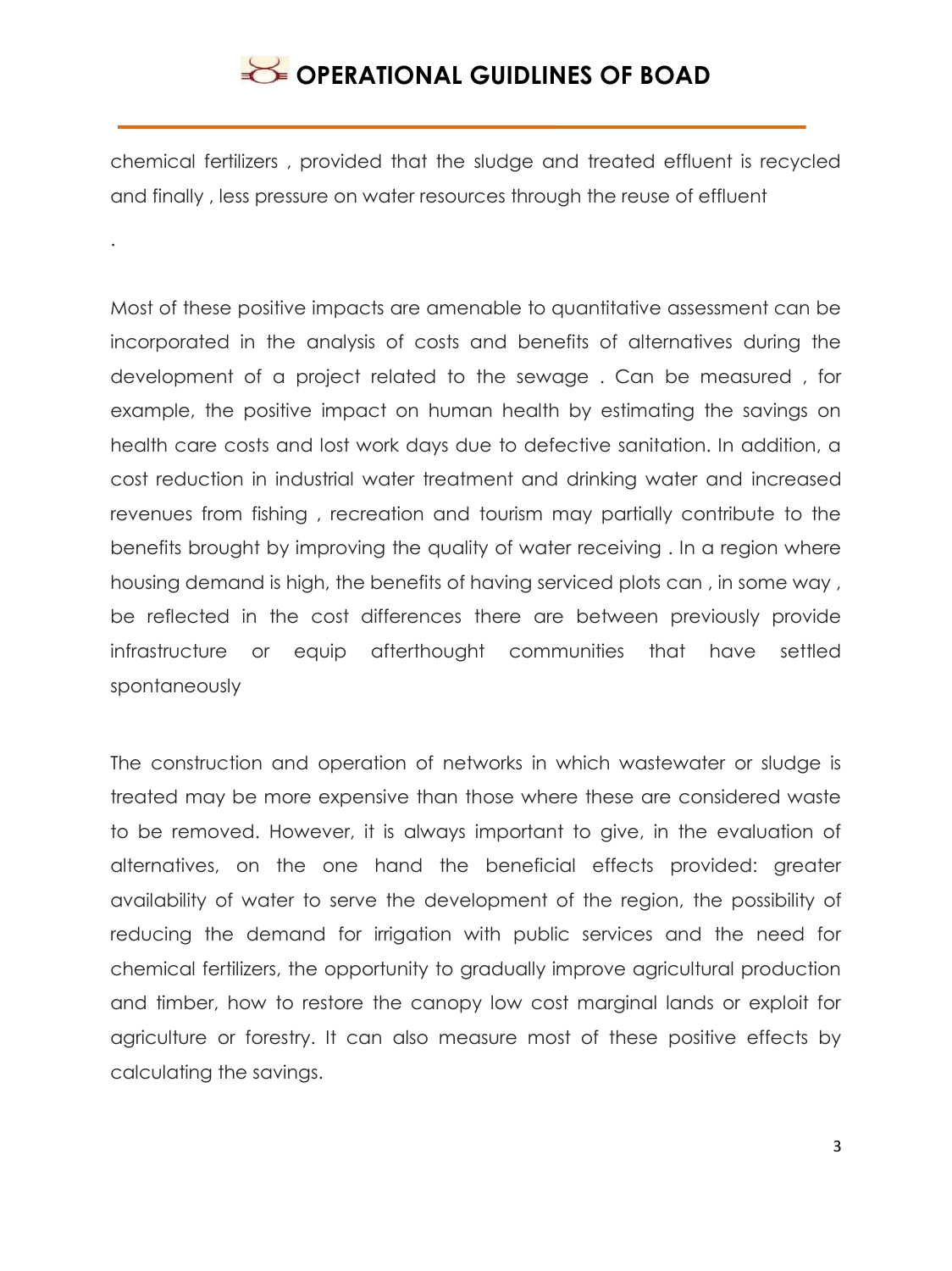Unless they have been properly planned and well located, their design and construction carefully made and that their facilities are properly operated and maintained , there is reason to believe that the projects related to wastewater will in general , negative impacts and reach not provide all the benefits for which the investment was intended. In addition, they will have a negative impact on other aspects of the environment. The items listed can be explained for the most of themselves , they do not have , therefore, been examined in detail in the text. There are, however , aspects that many potential impacts share with many mitigation and which should be emphasized throughout the development , evaluation and implementation the project. These are: - First, the importance of planning wisely calculated and overall service of sewage ;

- Secondly, the fundamental dependence of this type of project in respect of a holding and adequate maintenance (which require strong institutional support); - Finally, the selection of appropriate technology; fourth, the need for a program of industrial wastewater pretreatment in all municipal services serving industries, and finally, the need to consider a number of impacts likely to affect the sociocultural environment and which are not always taken into account when developing the project (see Table 9.8 at the end of this section, which summarizes all potential impacts and recommends measures mitigation)

specific problems

#### planning

.

It is important not to take any decision regarding effluent, where they will be discharged and the level of selected treatment without first having any sufficient data. Knowing the volume of wastewater currently produced and composition is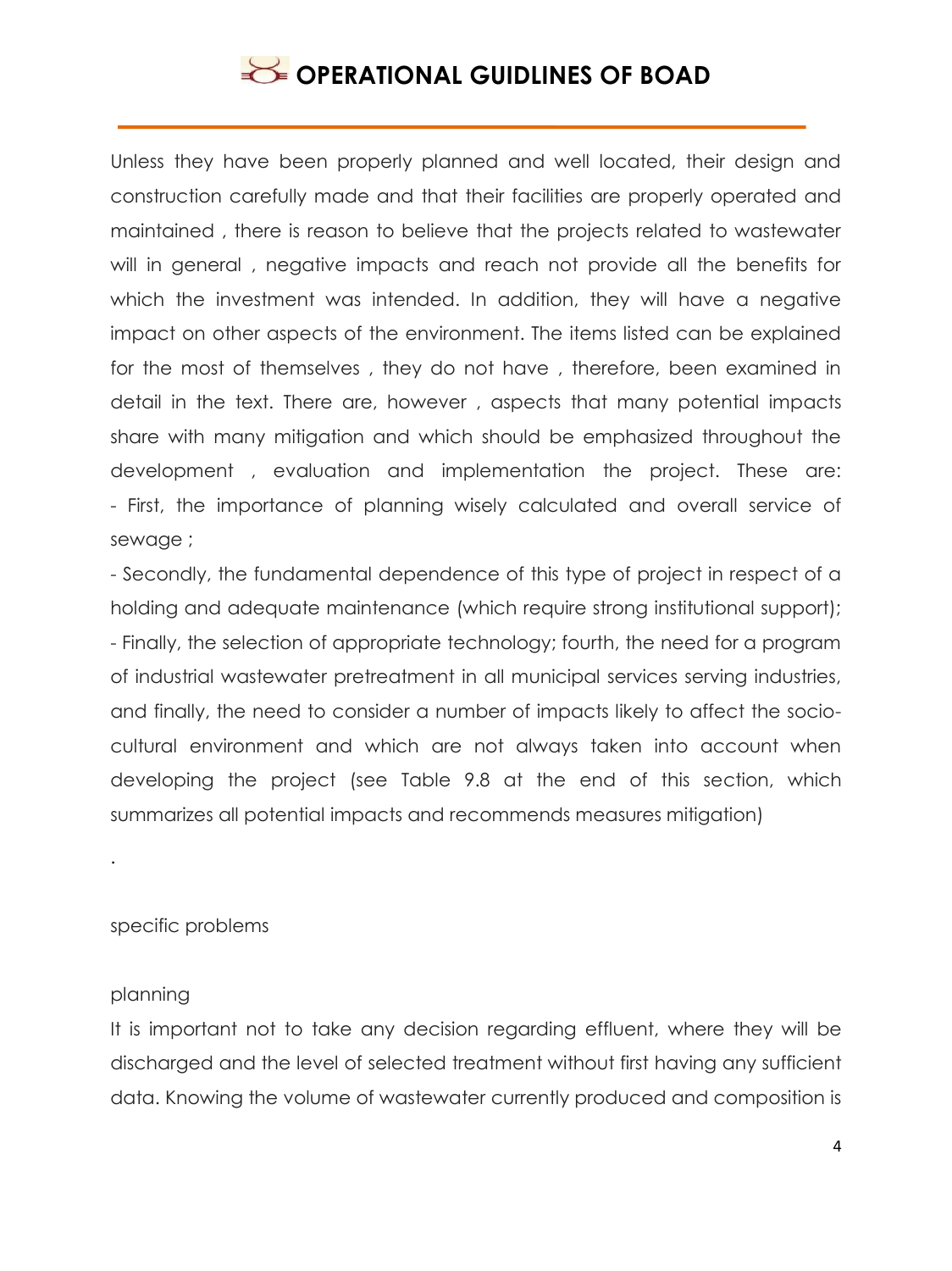essential in the planning, in the same way that realistic calculations of projected volumes are essential to estimate the magnitude and distribution over time of collection needs and treatment. It would be important to consider other development plans, when establishing and updating the projections, so that the increase in equipment capacity programs are in agreement with them.

The level of treatment, i-e, the degree of purification treatment system achieve depends on the performance standards that apply to it. These standards are usually set out in terms of rate limits of concentration of the controlled substances in the treated effluent. If effluent is intended to be applied to crops, the standards are set so as to avoid contamination of crops and groundwater pollution. In case there would be no national standards for recycling effluent standards of the World Health Organization (WHO) or the Bank or we will build on established standards will be applied in other countries

The formulation of discharge standards in surface waters generally begins with the classification of the receiving waters to the intended or expected. Quality standards of the receiving water can then be derived from the literature to clarify the appropriate uses for each category.

Preferably, the effluent limitations for polluters to emit should be determined using a mathematical model that takes into account the current water quality and features that characterize the flow of receiving waters and calculate , then the maximum load of each pollutant can be absorbed in each segment or sector and without the standards are violated, depending on the particular state of the flow in the dry season statistically determined (eg . minimum monthly rate over a period of five years ) burden that would be then distributed among all those responsible for pollution. Such models require data on the quality of receiving waters and on the volume and concentration of all spills , according to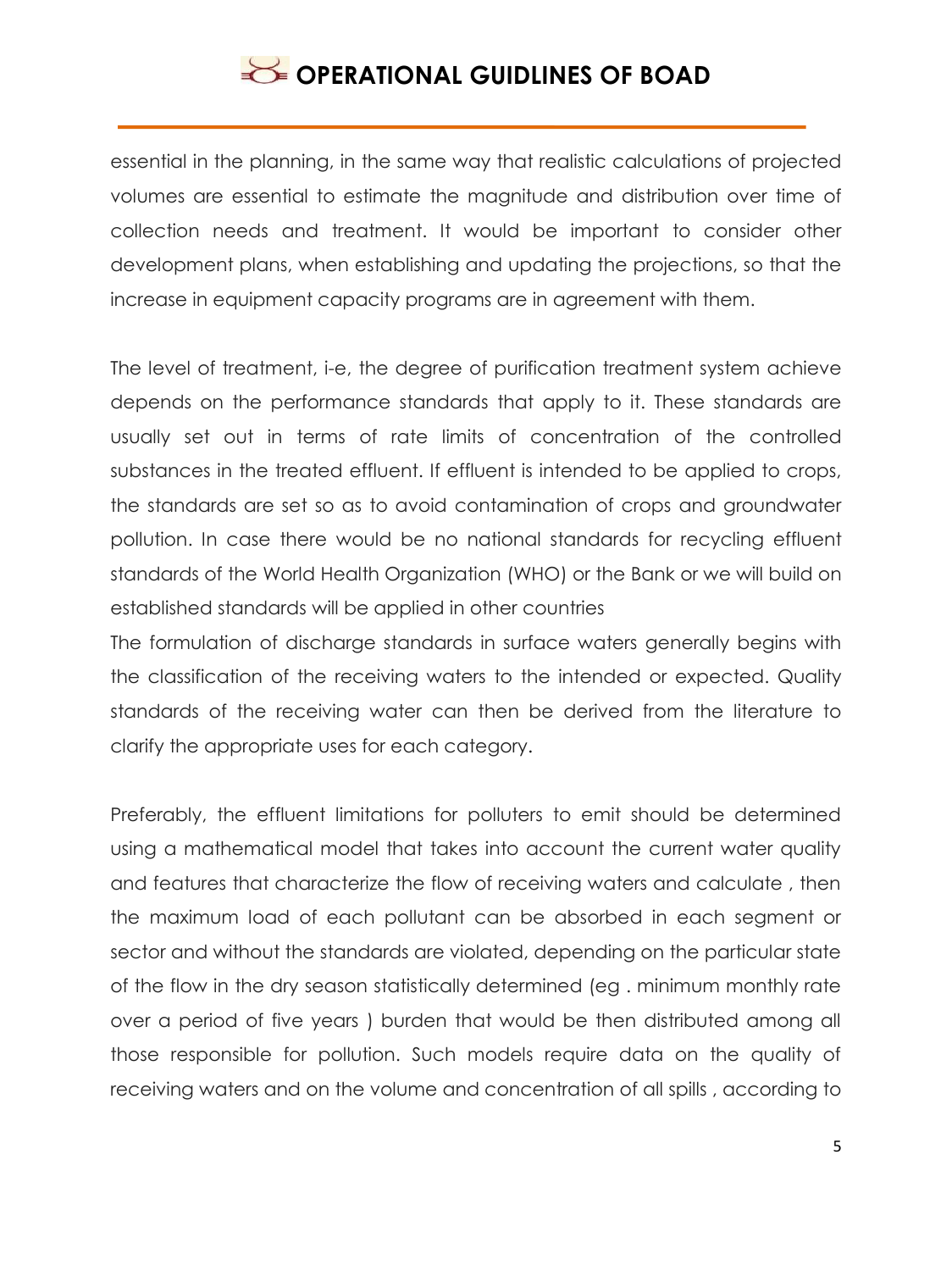the seasons , and a register listing , long enough , hydrological data to establish the means of seasonal flows and calculate the dry season.

In fact, to simplify the method of preparation of discharge permits or establishing baseline or minimum national effluent limitations are often set to match the various categories of receiving waters. Mathematical models are reserved for situations in which these limits does not lead to quality standards that we seek to achieve and require therefore more stringent requirements (or in the case of projects prepared for countries that do not have regulations regarding water quality or discharge).

Limitations for discharges into marine waters are usually simple , they aim to fight against fading water pollution caused by oil and grease , debris floating on the sea surface and against the bacteria ( in the swimming areas and waters where shellfish is gathered ) . Planning involves selecting a suitable place for spills and where the effluent will not degrade important areas and will not contaminate shellfish beds and beaches. There are mathematical models that simulate the phenomena of dilution , dispersion , diffusion, stratification and reduction or elimination of pollutants. To do this, these models require recent data on temperature, salinity and water quality collected over a full cycle of twelve months, which must be added the detailed bathymetric and ecological information .

Data collection and simulation experiments are both expensive and time consuming. However, the fact remains that when compared to investment and operating costs on the one hand, and the expected life of sewage networks, on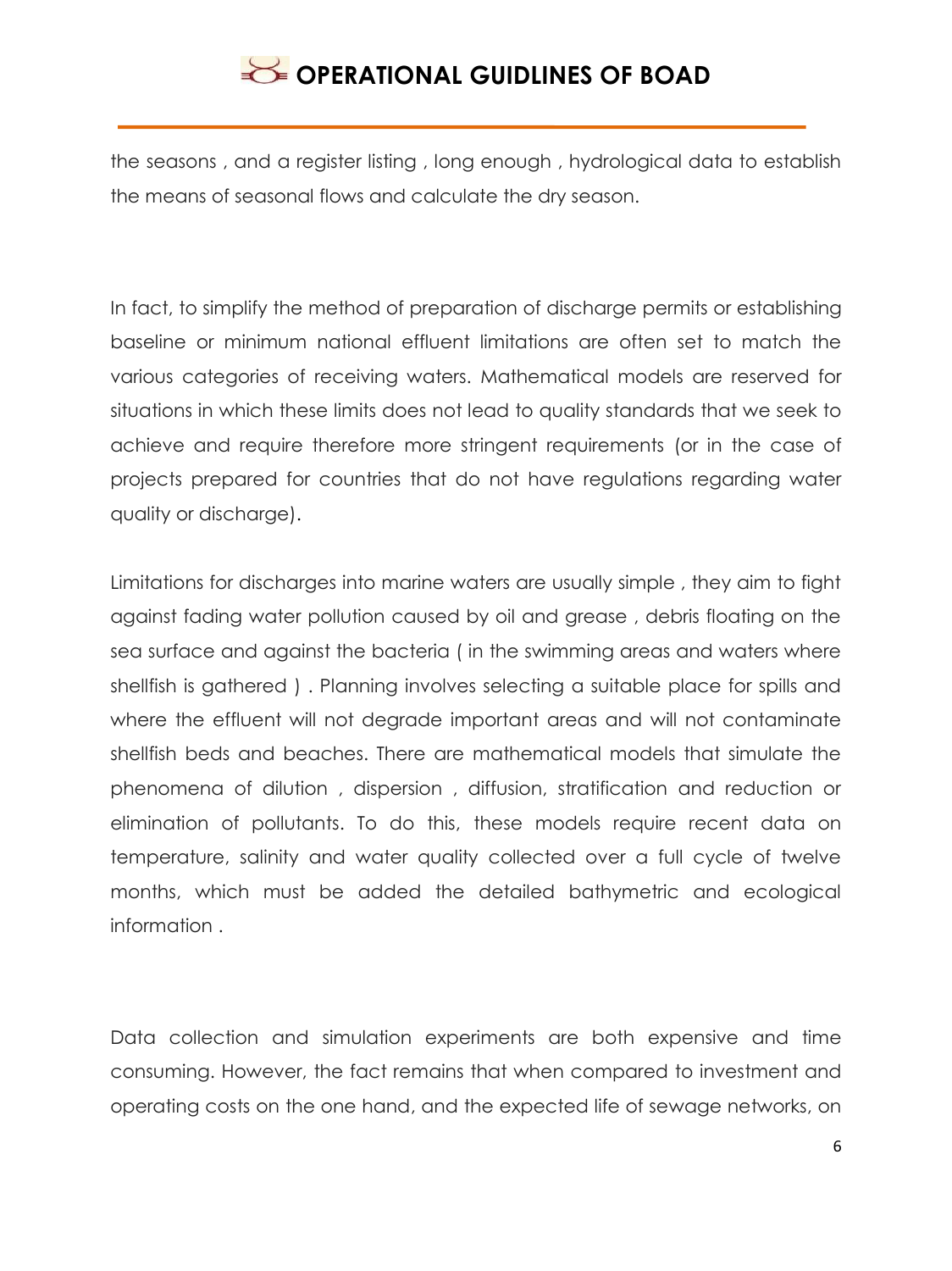the other hand, they both become insignificant especially if one considers the tremendous benefits they can have - facilities that maintain the desired quality criteria or do not require any unnecessary expenses. It happens sometimes that the data are collected at the same time as the design and implementation of the project when it takes place according to the phases described below.

The establishment of the progression and stages of a project is also part of the planning of each project on wastewater is part of pollution control programs in the long term that takes into account the activities of other sectors. For example, the establishment of a network of sewage collection without installing treatment plants will result in concentrating hazardous substances that almost always an obvious pollution of surface waters. The net effect will result in a worsening water shortages or increased costs of treatment of water intended for human consumption and other uses. Install a public water supply system designed for homes, commerce and tourism, without accompanying treatment infrastructure will lead to risks to public health and water pollution.

Several examples show that it is profitable to build treatment plants modular can expand their capacity as the collection expands and new connections are established. Stagger investments in sewage appears to be the only realistic perspective to grow closer to the task , ultimately , is to provide water quality in high-density populations or in seriously polluted areas , while a single project would exhaust all resources allocated to public works by disrupting the region's infrastructure . One project undertaken by step treatment levels or that part of the strategy of a sector is an effective way to respond to the urgent need to improve the environment where financial resources are limited or when scientific data to determine the amount of pollutants to eliminate missing. It is important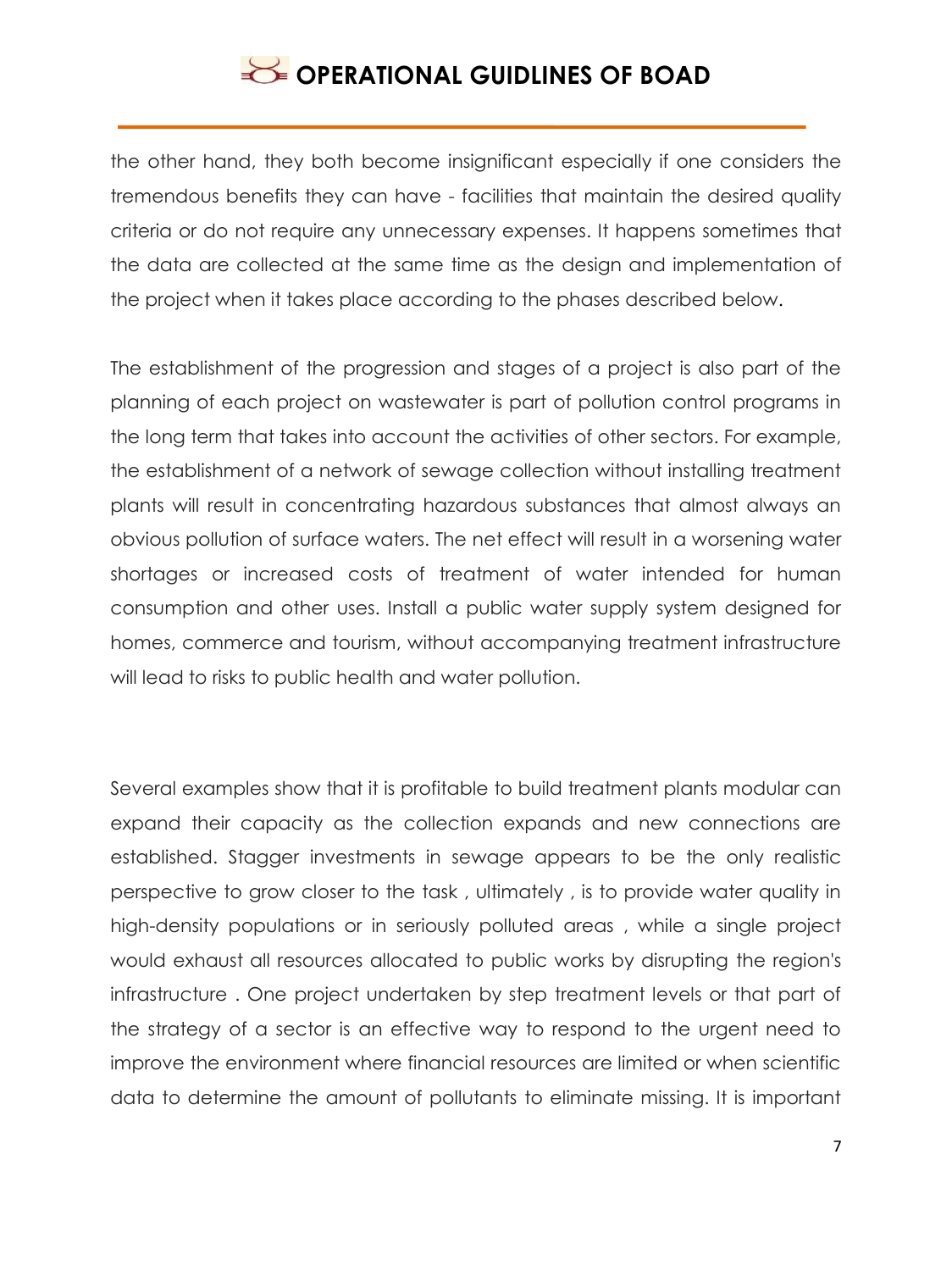that a phased approach provides for future expansion work at the time of acquisition of the location and design of facilities .

The wastewater treatment generates sludge and solid waste, such as coarse particles and fatty substances obtained from screening. It is often difficult to find areas of landfill or incineration as well as opportunities for recycling. In the absence of solutions, a certain amount of these substances from sewage go pollute the land. The management of sewage sludge should be an integral part of a plan to sewage

### Operation and Maintenance

.

Treatment plants and pumping will not work if they are not operated and maintained properly. The most common failure causes facilities are inadequate technology, lack of spare parts, technicians and workers, energy supplies and unreliable chemicals. . Most are due to institutional weaknesses when it comes to technical and management services, inadequate operating budgets and the surly wages (a water pricing that does not reflect reality and therefore does not cover the cost of water supply and sewage explain the state budget and low wages).

Choice of appropriate technology

Appropriate technology to a network of sewage includes aspects of both technical, institutional, economic and social. Technical and institutional point of view, a poor choice of technology has been identified as the main cause of failure. Wastewater is a hostile electronic equipment, electrical and mechanical maintenance activities are endless, needing parts, laboratories, certified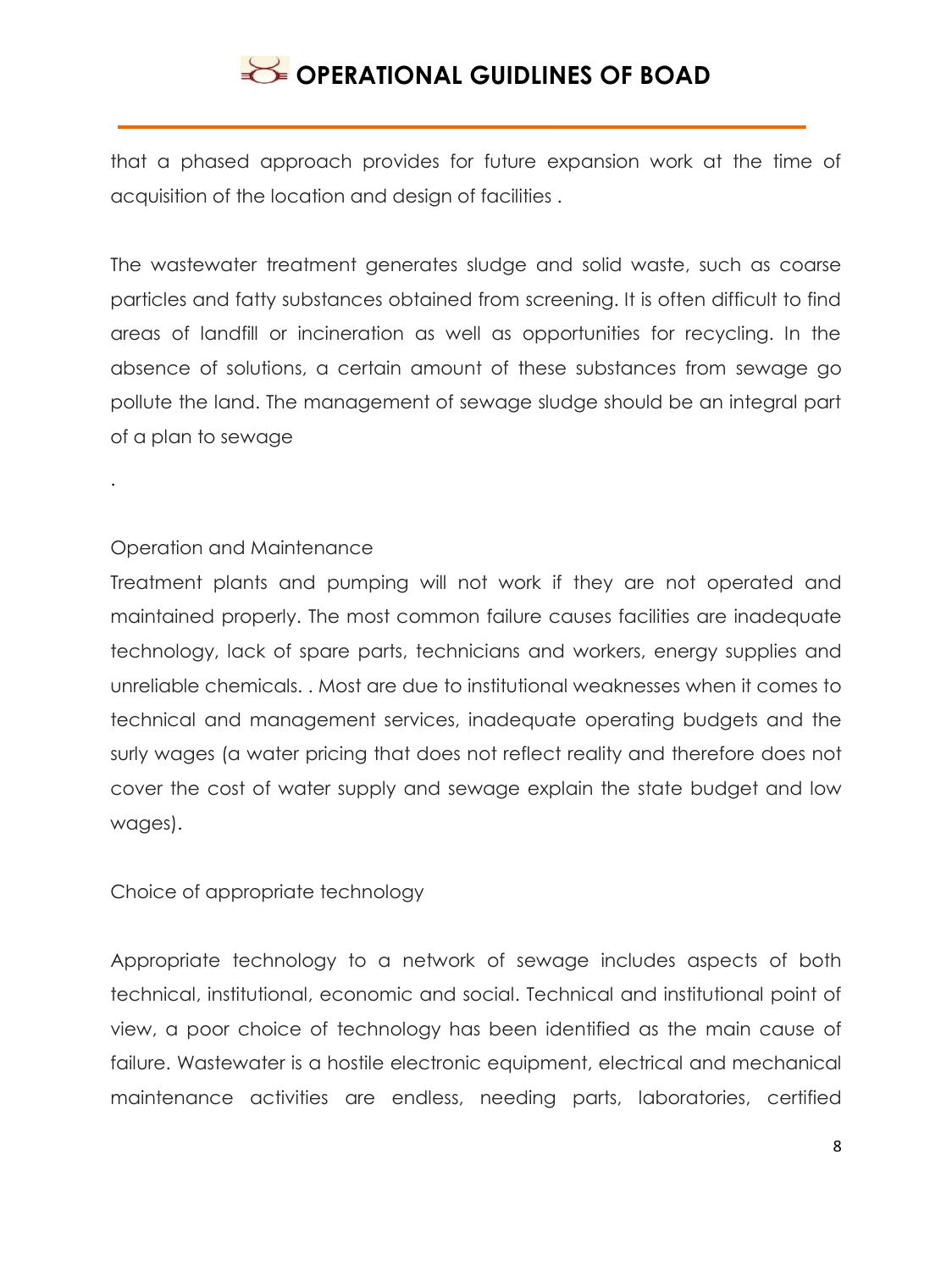technicians, technical assistance and specialized areas of sufficient budget . In developing countries where a number of aspects oppose a successful maintenance program, it is this element that should be taken into account when choosing a technology for water treatment and pumping

The choice of technology are generally simpler in the case of small communities or rural areas and yet , the fact that the institutional aspects are closely intertwined with the social aspects , these choices remain extremely important. Municipalities should be able to manage programs or networks of sewage , and community involvement can be critical to their success. Social preferences and customary practices are of considerable importance , and if some can be modified through educational programs , others, however, are so ingrained that they resist change . The economic sphere is involved in the decisions of two ways, it can be expected that the type of the simplest technologies , chosen because of a mode of operation and easy maintenance will also be less expensive to build and operate at a lower cost. However, these technologies are proving not to be as economical in the case, for example , where you have to acquire a substantial extent of land required for stabilization ponds , installation at a better price that fails will eventually be more expensive than which is more expensive but works well

### industrial water

.

Connecting industries to municipal sewer system is generally a delicate matter. It allows , first, to reduce the number of outlets , and thereby the complexity and expense of monitoring and enforcement , it provides the means to better manage industrial effluents and lower overall expenditures. It remains , however,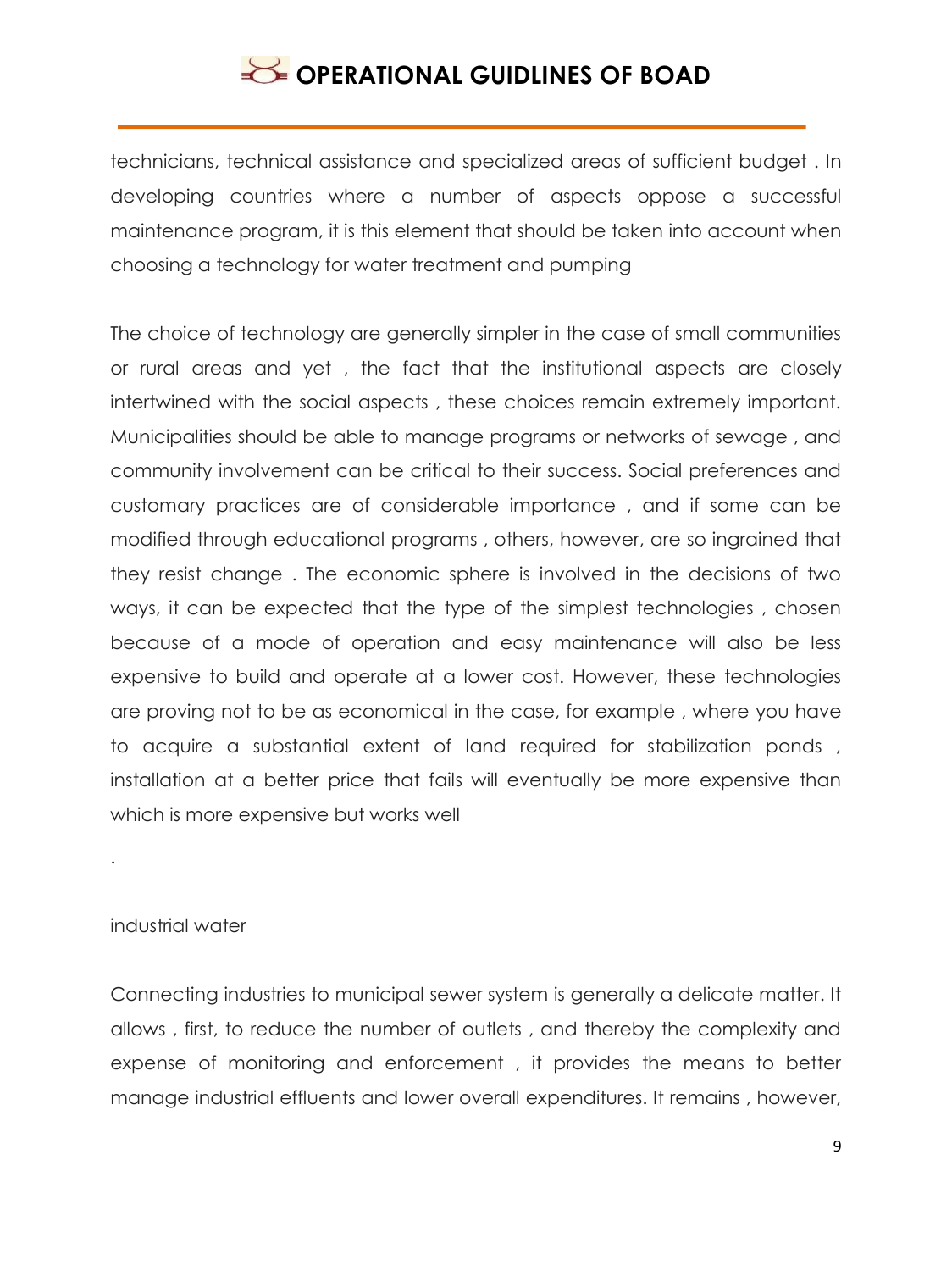that are absolutely essential to the success of a program of industrial wastewater pretreatment accompanied by regulations specifying limits of toxic and hazardous substances or other that can be discharged into public and networks and means of monitoring and enforcement in application. Otherwise , the staff involved in the network and some components are at risk of being exposed to hazardous substances that disrupt the treatment process , pollute the land and receiving waters and contaminate sludge treatment facilities such a way that they can not be used, or even be removed without causing problems .

socio-cultural issues

Treatment plants need land and their installation can lead to displacement . Moreover , the activities of treatment and disposal may be responsible , at least from time to time , inconvenience to the neighborhood. Selected land and surrounding land are often occupied by "vulnerable groups" who can not afford to be dismantled and whose livelihoods are already quite compromised. Should provide special attention to the location of the treatment plants and landfills by ensuring that odor and noise are not inconvenience to residents and other users of the area and travel s ' perform as humanely as possible . In addition, it would be appropriate to include in the project support measures that would mitigate or neutralize the negative impacts on the human environment. If these aspects are not included in the development of the project, the risk of solving the problem of the human environment transpose is also very real .

Alternatives projects

There are a variety of solutions for the choice of location and technology when it comes to services for the collection, treatment, sewage and sludge management. A number of them can be applied to all situations.

(a) **(a)**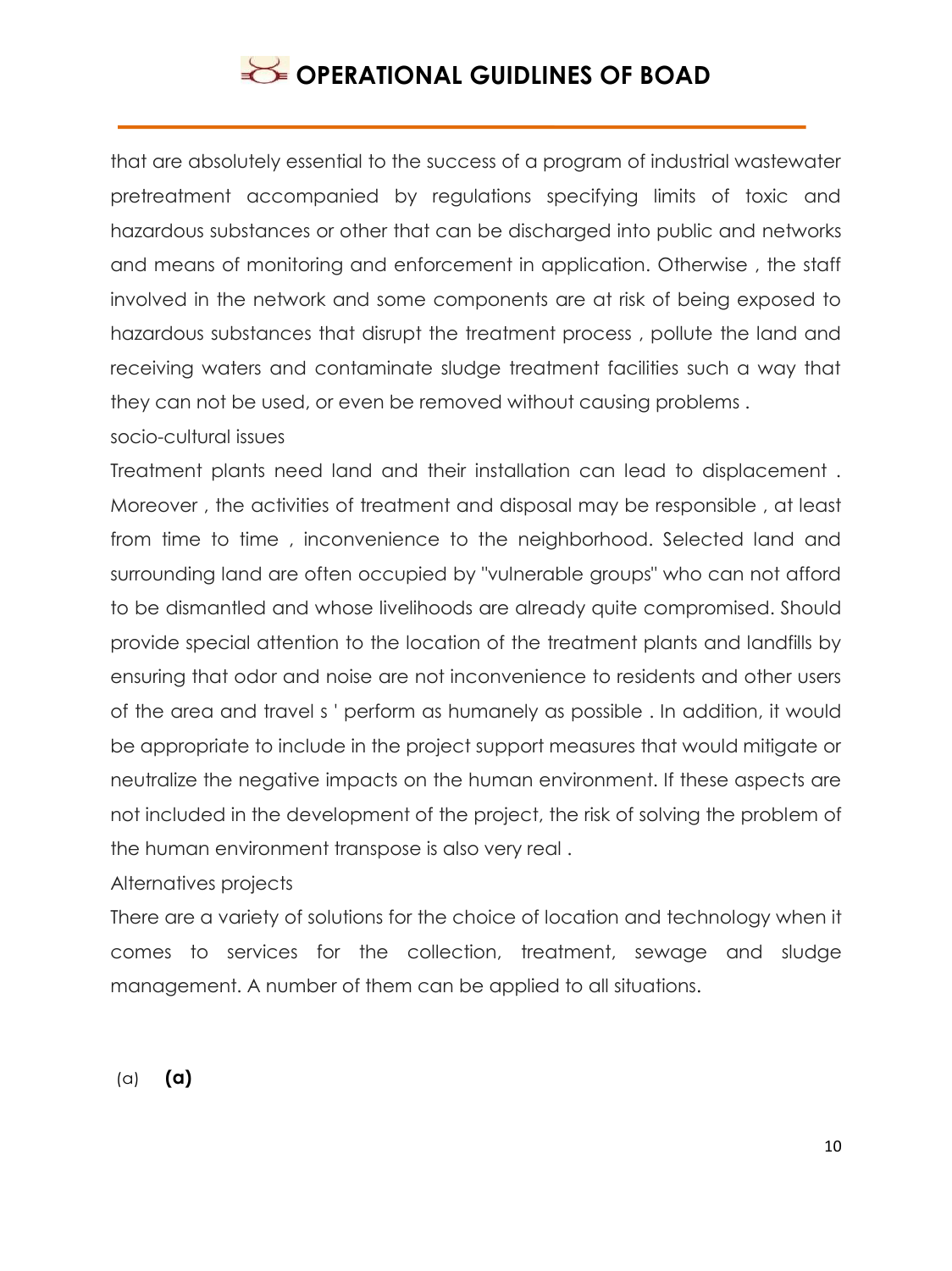## (b) Collection Systems

| $\bullet$ |                                                                           |                                   | on-site |  |           | treatment; |  |
|-----------|---------------------------------------------------------------------------|-----------------------------------|---------|--|-----------|------------|--|
| $\bullet$ |                                                                           | Individual septic tanks and drain |         |  | <b>DV</b> | truck;     |  |
|           | • sewer pipes of small diameter, operated by gravity or under pressure or |                                   |         |  |           |            |  |
|           | vacuum;                                                                   |                                   |         |  |           |            |  |

| $\bullet$ |              | shallow |          |    | sewers;   |
|-----------|--------------|---------|----------|----|-----------|
| $\bullet$ |              |         | "flat";  |    |           |
| $\bullet$ | Simplified   |         | drainage |    | systems;  |
| $\bullet$ | Conventional | gravity | sewer    | or | pressure; |
| $\bullet$ | collection   | оt      | regional |    | networks; |
|           |              |         |          |    |           |

• Community networks or sub-regional

## **(b)** Disposal Systems

.

| $\bullet$ | community    |            | facilities | on          | site;      |
|-----------|--------------|------------|------------|-------------|------------|
| $\bullet$ |              | pits       |            |             | oxidation; |
| $\bullet$ |              | ponds;     |            |             |            |
| $\bullet$ |              | lagoons;   |            |             |            |
| $\bullet$ | Constructed  | wetlands   | (or        | constructed | wetlands); |
| $\bullet$ |              | soil;      |            |             |            |
| $\bullet$ | conventional | treatment; |            |             |            |
| $\bullet$ |              | treatment; |            |             |            |
|           |              |            |            |             |            |

• preliminary or primary treatment and disposal at sea.

**(c)** evacuation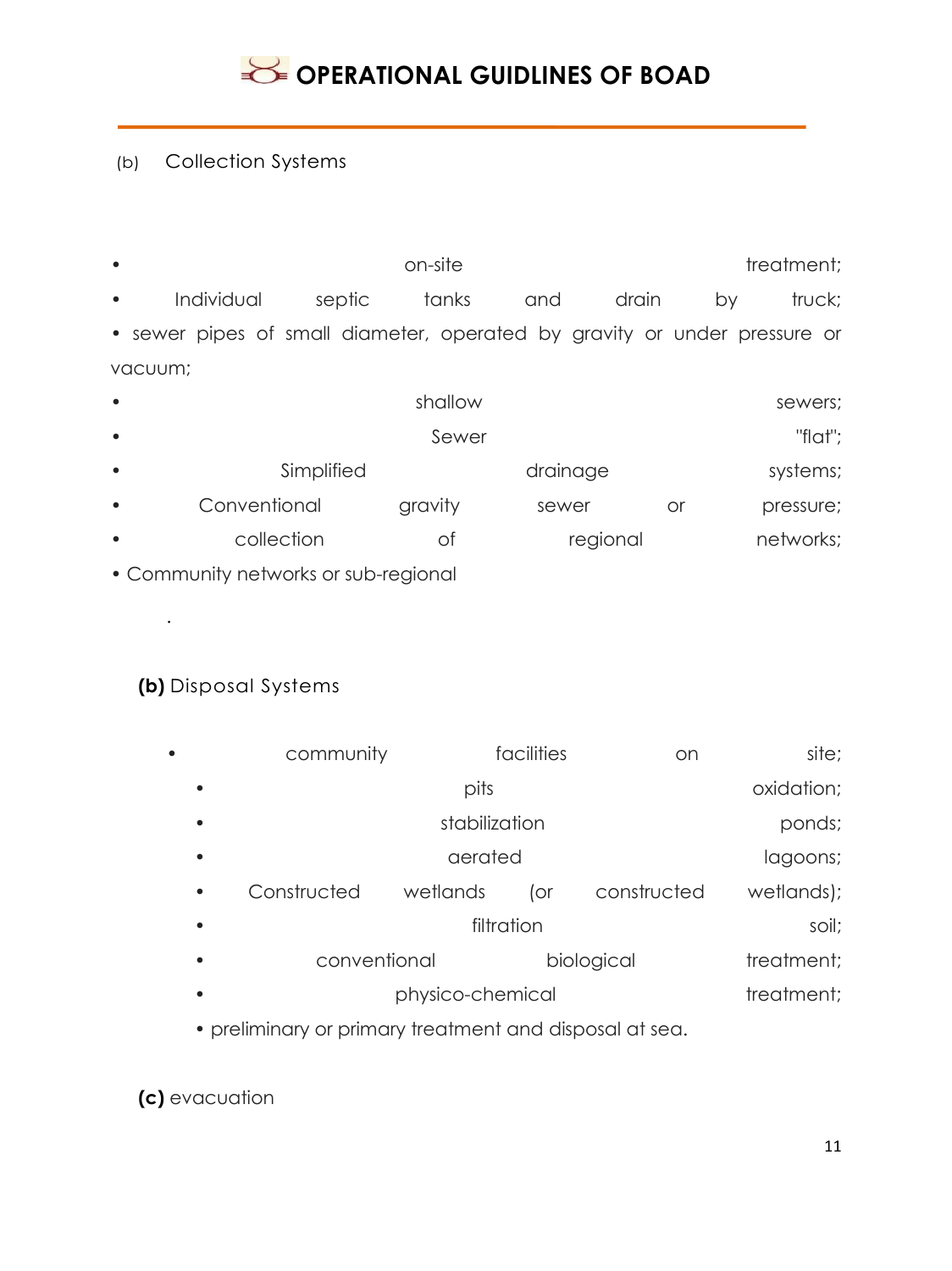# **SECTIONAL GUIDLINES OF BOAD**

| $\bullet$ | recycling | In        |           |             | agriculture, forestry, aquaculture and |            | landscaping;  |
|-----------|-----------|-----------|-----------|-------------|----------------------------------------|------------|---------------|
| $\bullet$ |           |           |           | groundwater |                                        |            | recharge;     |
| $\bullet$ |           |           |           | rapid       |                                        |            | infiltration; |
| $\bullet$ |           | injection |           | into        | the                                    |            | basement;     |
| $\bullet$ | recycling |           |           | in          |                                        | industrial |               |
| $\bullet$ |           |           | discharge | into        |                                        | the        | sea;          |
| $\bullet$ |           |           | discharge | tΟ          | surface                                |            | water;        |
|           |           |           |           |             |                                        |            |               |

• treatment plants fecal waste

.

### **(d)** Management of sewage sludge

| $\bullet$ |                                               |        |            |             |  |           |     | composting;        |
|-----------|-----------------------------------------------|--------|------------|-------------|--|-----------|-----|--------------------|
| $\bullet$ | adding                                        |        | composting |             |  | municipal |     | waste;             |
| $\bullet$ | recycling                                     |        | In         | agriculture |  |           | and | forestry;          |
| $\bullet$ | development of marginal lands for agriculture |        |            |             |  |           |     | and reforestation; |
| $\bullet$ |                                               | Energy |            |             |  | recovery  |     | (biogas);          |
| $\bullet$ |                                               |        |            |             |  |           |     | incineration;      |
| $\bullet$ |                                               |        |            |             |  |           |     | discharges;        |
|           |                                               |        |            |             |  |           |     |                    |

• disposal at sea

.

### Management and Training

Institutional support is essential for a service wastewater to work conclusively . Such support requires first a personal contribution . Indeed , a major sewer system and treatment can not move from a technical and administrative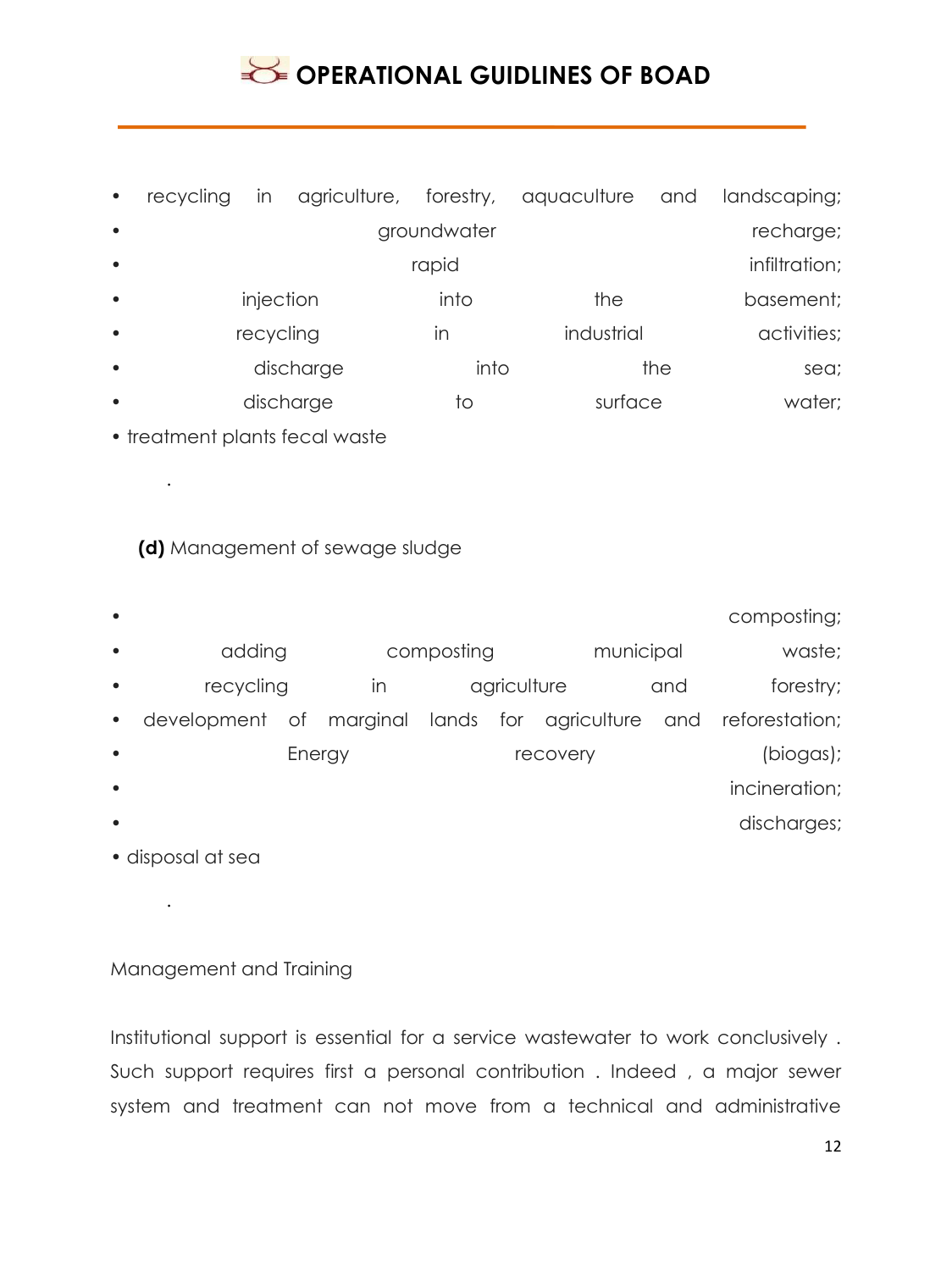director, environmentalist engineers, foremen and workers responsible for the operation of facilities , personnel trained in the maintenance of sewers and treatment plants , chefs and laboratory technicians and managerial staff in accounting, budget and administrative services. If the project has planned disposal facilities on-site septic tanks or pipes of small diameter sewers equipped with sedimentation tanks , personnel shall establish and implement standards for these facilities, and that function will be to inspect and approve them by ensuring that arrangements are made for their maintenance. A customer service listening to the users to meet their claims , inform the public and conduct educational programs on services such as health and sanitation , maintenance of on-site facilities is also essential . If the service itself is responsible for the collection of bills , it will consider establishing a team of billing and collection . The employment status of employees and their wages must be attractive enough to accommodate a qualified and not to encourage them to leave, once they completed training.

A number of various organizations can carry out the operation of a service of wastewater, municipal service, for example, a local or regional department or a concession. Planning, operations and administrative functions required by conventional drainage systems can fall into one of these structures. In the case of projects on-site facilities for individuals or small communities, it would be better to centralize responsibilities. The development of the areas to be served by these types of facilities, the establishment of standards of construction, installation and maintenance should more or less remain centralized

Issuing permits for installations and inspection should be the responsibility of the government. While it makes sense to delegate this power to local authorities, it should be exercised by a centralized where the network is a hybrid version of a

.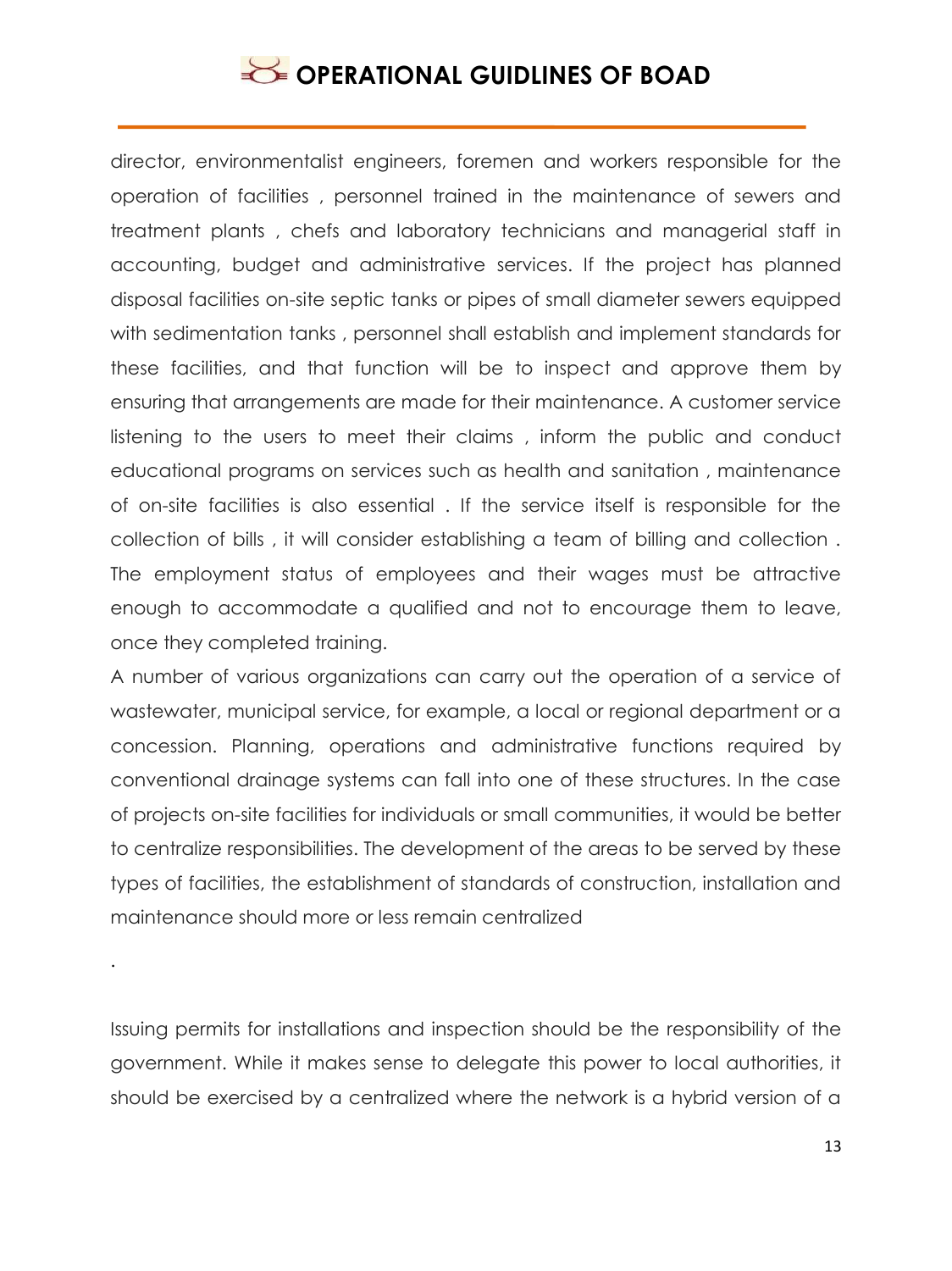settlement and a conventional installation service . Technical assistance required for installation work and educational activities designed to inform users on the operation and maintenance of the network are services that can be better performed at the local level by local authorities or NGOs . Service maintenance , including pumping septic tanks, should definitely be privatized and operate under the control of local authorities. If there were no agencies can perform maintenance operations , it should then consider whether this task is undertaken by a centralized service. It would be important that the disposal of waste from septic tanks is regulated according to the norms established by the government and controlled by the agency that would administer the location , facilities and recycling program.

It would be good to start giving training courses , with the assistance of the consultant responsible for the network design , prior to starting operations . The purpose of these courses is not only that staff become familiar with the network and has an understanding of its relationship with the environment and the fundamental principles governing the rules of occupational health and safety , but also receive instruction on how to operate and maintain equipment . The personnel of industrial waste will receive specialized training in sampling procedures and implementation. Employees in industries related to it will require training on the operation and maintenance of pretreatment equipment . Every employee is expected to enter confined spaces , working in deep trenches , to ensure the proper operation of the electrical equipment to handle hazardous chemicals, such as chlorine , must be equipped accordingly and receive training on emergency measures. "Train the trainers" is a good formula to be adopted to enable staff to pursue training throughout the life of the facility

The total cost recovery must be provided by a service of wastewater to ensure its reliability . To do this, the service must have or be able to acquire the means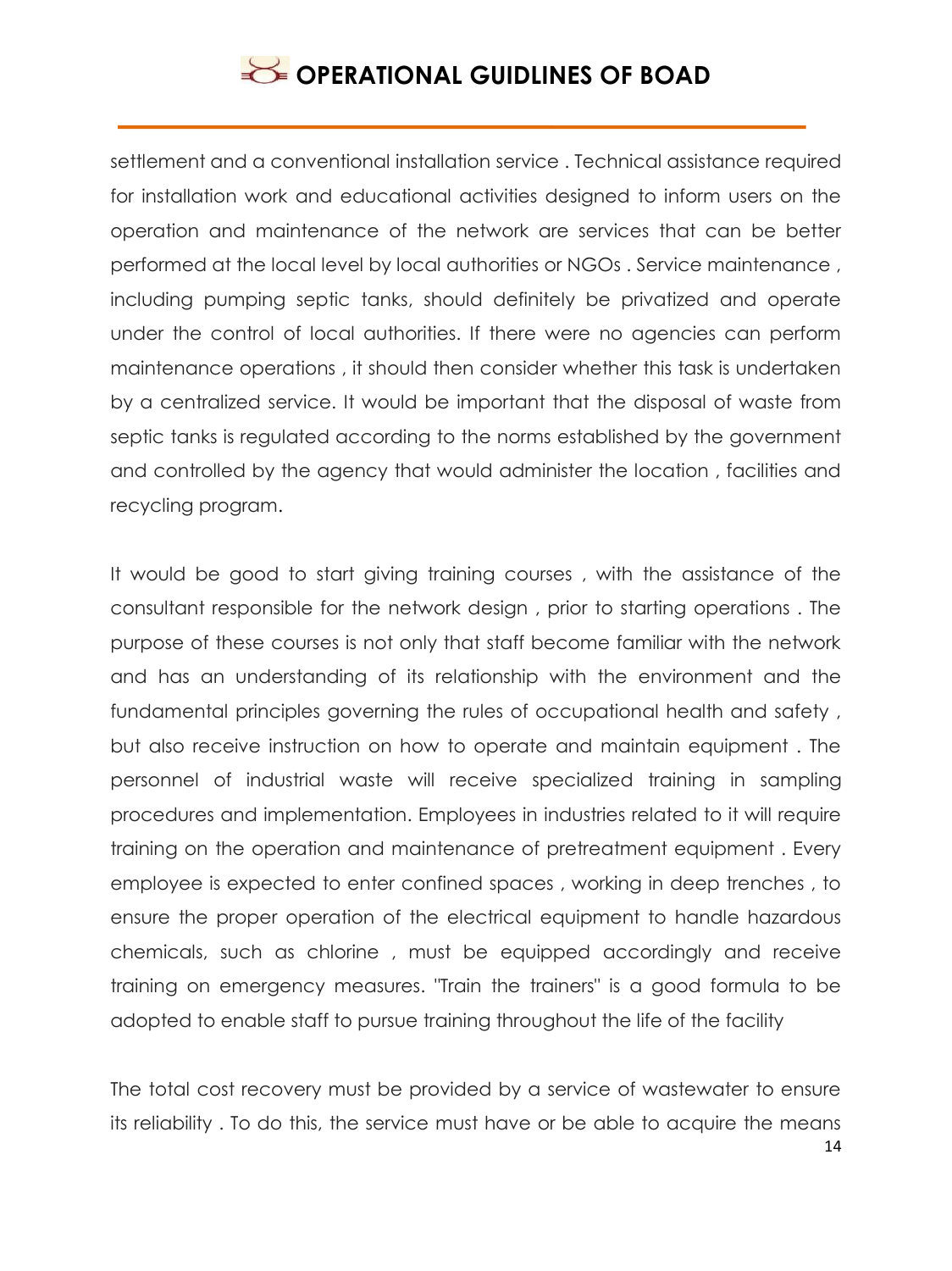# **SECTIONAL GUIDLINES OF BOAD**

to determine costs and develop pricing . In general, rates include fixed costs calculated on the recovery of investment costs and added at rates that vary depending on the consumption of the user administrative expenses. A surcharge is an effective way to recover the additional costs represent services for industries discharging far exceed the average concentrations emitted by the waste water . If the service provided preferential rates to certain groups of users , as part of government policy , the government should then make the necessary steps to ensure that the operating budget is cut , having , for example, use cross subsidies to intercity

Starting a project on wastewater of a certain size should be prepared to meet the conditions just described. The project should provide for the establishment of personnel, maintenance equipment and spare parts, as expected needs, training of all employees and the establishment of financial resources and budget

.

.

Local, regional or national public health agencies and the environment will require resources and training to monitor the construction and operation of the network and, if necessary, the use of coercive force to enforce standards of performance. These agencies may need to provide support to the service that it is able to implement industrial pretreatment regulations. It would be important to include a program of institutional capacity to prepare projects for wastewater, if national standards against pollution of water agencies and procedures were not sufficiently developed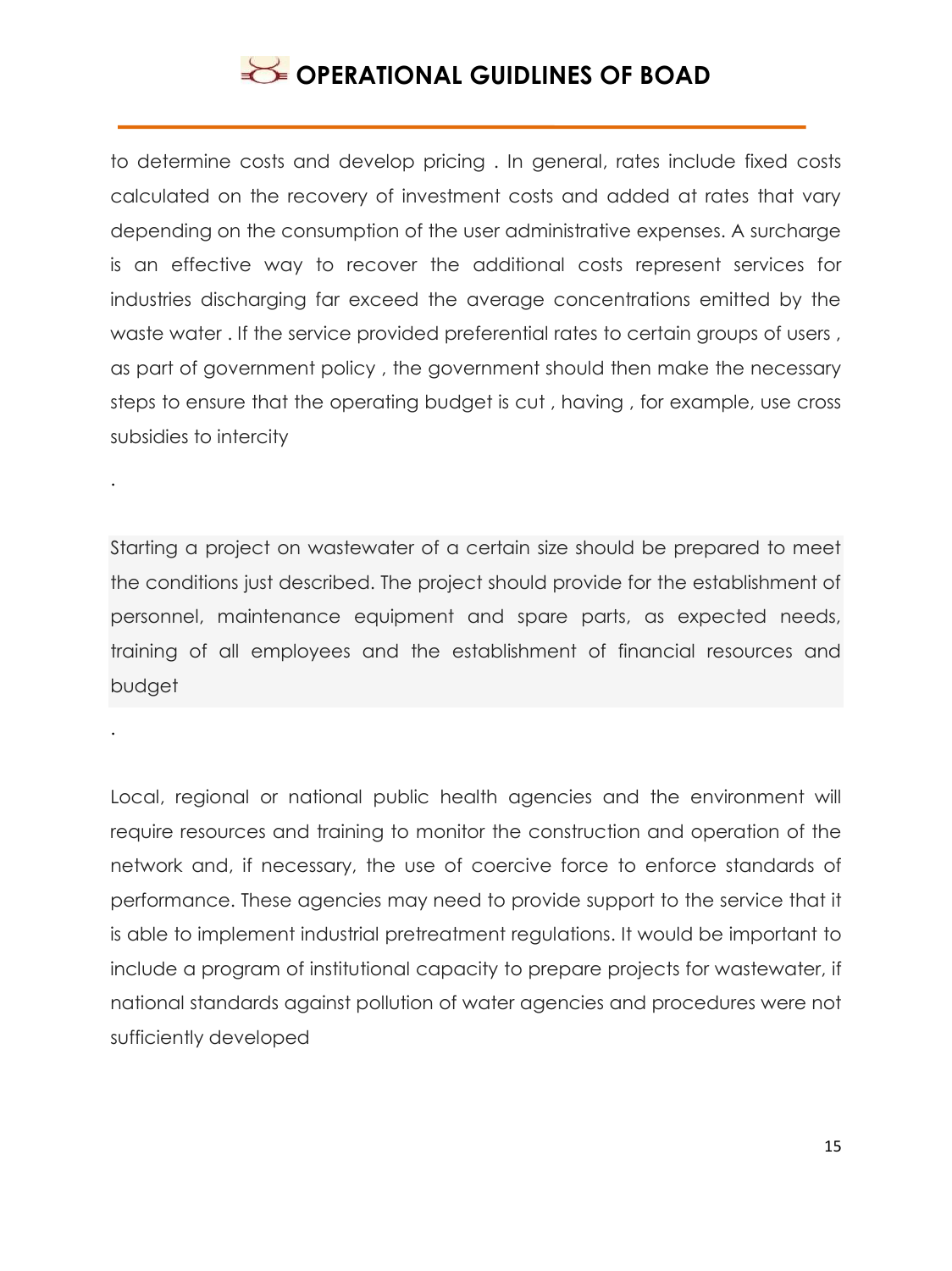### **Monitoring**

Insofar as it is talking about projects to improve the environment , good work inspection procedures ensuring that the network is built according to the requirements are similar to the practices of environmental management . It should especially ensure that mitigation measures are used to protect waterways , beaches and wetlands. Monitoring operation should be programmed to allow to examine the volume and concentration of effluent to detect toxic substances entering treatment facilities ; strengthen regulations for pretreatment of industrial materials, to control processing operations , to evaluate and manage the operation of the station , to monitor the quality of the environment in places where the water is discharged and to ensure that sewage sludge and reclaimed water meet recycling standards.

The frequency and complexity of sampling depend, among other things, the size of the network and the nature of the treatment processes. In general, control operations are expensive and require laboratories, equipment and technical personnel. For this reason, it is advisable, in general, to measure only the parameters that will manage facilities ensuring the safety of personnel and equipment as well as environmental protection

.

The design of a monitoring program should primarily seek to encourage satisfactory operating practices. To do this, should establish standards of performance, collect data indicating that they meet these standards, interpret and then disclose promptly to responsible operations and decisions. It is also necessary to those responsible for improvements in the design of future projects for surveillance data. Too often, control programs are considered only as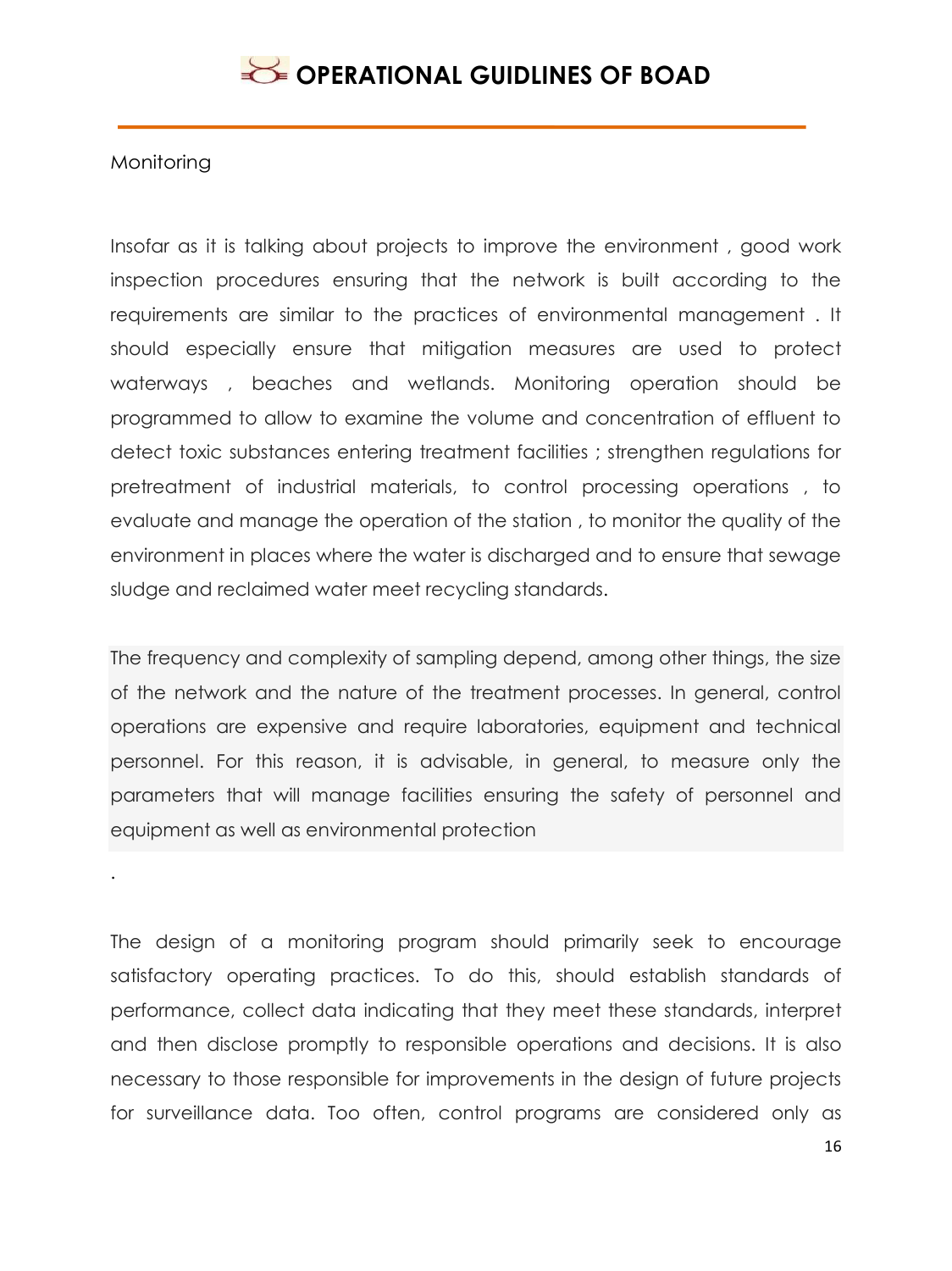coercive. While enforcement action may sometimes be necessary for the application of standards, a report in a timely conscientious treatment plant may better serve the environmental manager.